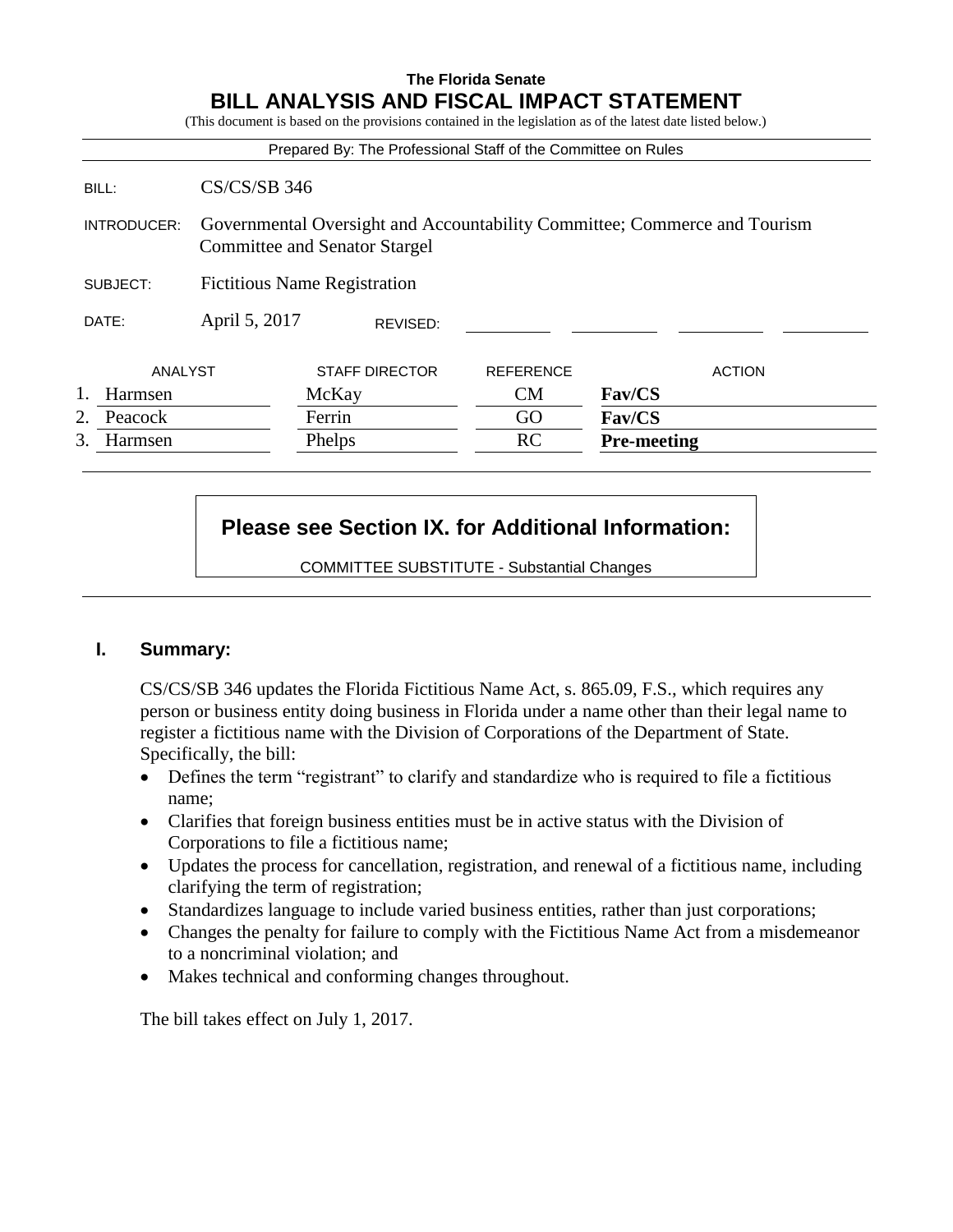### **The Florida Department of State**

The Florida Department of State (Department) consists of six divisions: the Division of Elections; Division of Historical Resources; Division of Library and Information Services; Division of Cultural Affairs; Division of Administration; and Division of Corporations.<sup>1</sup>

The Division of Corporations (Division) maintains a registry for recording and retrieving commercial information that is filed or registered with the Department. In total, the Division maintains more than eight million records, including a variety of business entity filings such as articles of incorporation or other forms of business entity organization, annual reports, trade and service mark registrations, judgment lien filings, and fictitious name registrations.<sup>2</sup> The Division determines whether submitted filings and forms meet the pertinent statutory requirements and then records and indexes those filings in its database of records.

### **Florida Fictitious Name Act**

A fictitious name is any name other than the person's or business entity's legal name (a business entity's legal name is that which is registered with the Department of State).<sup>3</sup> A fictitious name is also known as a "doing business as," "dba," or "assumed" name.<sup>4</sup>

The Florida Fictitious Name  $Act<sup>5</sup> (Act)$  was enacted in 1941 to provide notice to the public and creditors of the names and addresses of those conducting business under a fictitious name.<sup>6</sup> From 1941 through 1990, the Act required a business to register its fictitious name in the county circuit court located in the business' principal place of business. This decentralized process made it difficult for interested parties to search for a business' fictitious name. As a result, the Legislature transferred the duty of registering fictitious names to the Florida Department of State (Department) in 1991.<sup>7</sup> As of January 2017, the Division had 606,586 active registered fictitious names; in 2016 alone, the Division processed 101,604 fictitious name registrations.<sup>8</sup>

The current Act requires any person or business entity to register their fictitious name with the Division prior to conducting business in Florida by:

 Advertising the intention to register the business at least once in a newspaper in the county where the business' principal place of business is located;

<sup>&</sup>lt;sup>1</sup> Section 20.10, F.S.

<sup>2</sup> Florida Department of State, *Overview of the Division of Corporations*, (Dec. 2016), (on file with the Committee on Commerce and Tourism).

 $3$  Section 865.09(2)(a), F.S.

<sup>4</sup> United States Small Business Administration, *Starting and Managing a Business; Register Your Business Name*, available a[t https://www.sba.gov/starting-business/choose-register-your-business/register-your-business-name](https://www.sba.gov/starting-business/choose-register-your-business/register-your-business-name) (last visited Feb. 21, 2017).

<sup>5</sup> Section 865.09, F.S. This act was formerly known as the "Florida Fictitious Name Statute." *See*, s. 865.09, F.S.(1990).

<sup>6</sup> *Jackson v. Jones*, 423 So. 2d 972, 973 (Fla. 4th DCA 1982), rev. denied, 436 So. 2d 99 (Fla. 1983).

<sup>7</sup> Ch. 90-267, Laws of Fla.

<sup>8</sup> Florida Department of State, Division of Corporations, *Yearly Statistics, from 2011 to Present*, (Jan. 23, 2017). Available at <http://dos.myflorida.com/sunbiz/about-us/yearly-statistics/> (last visited Feb. 21, 2017).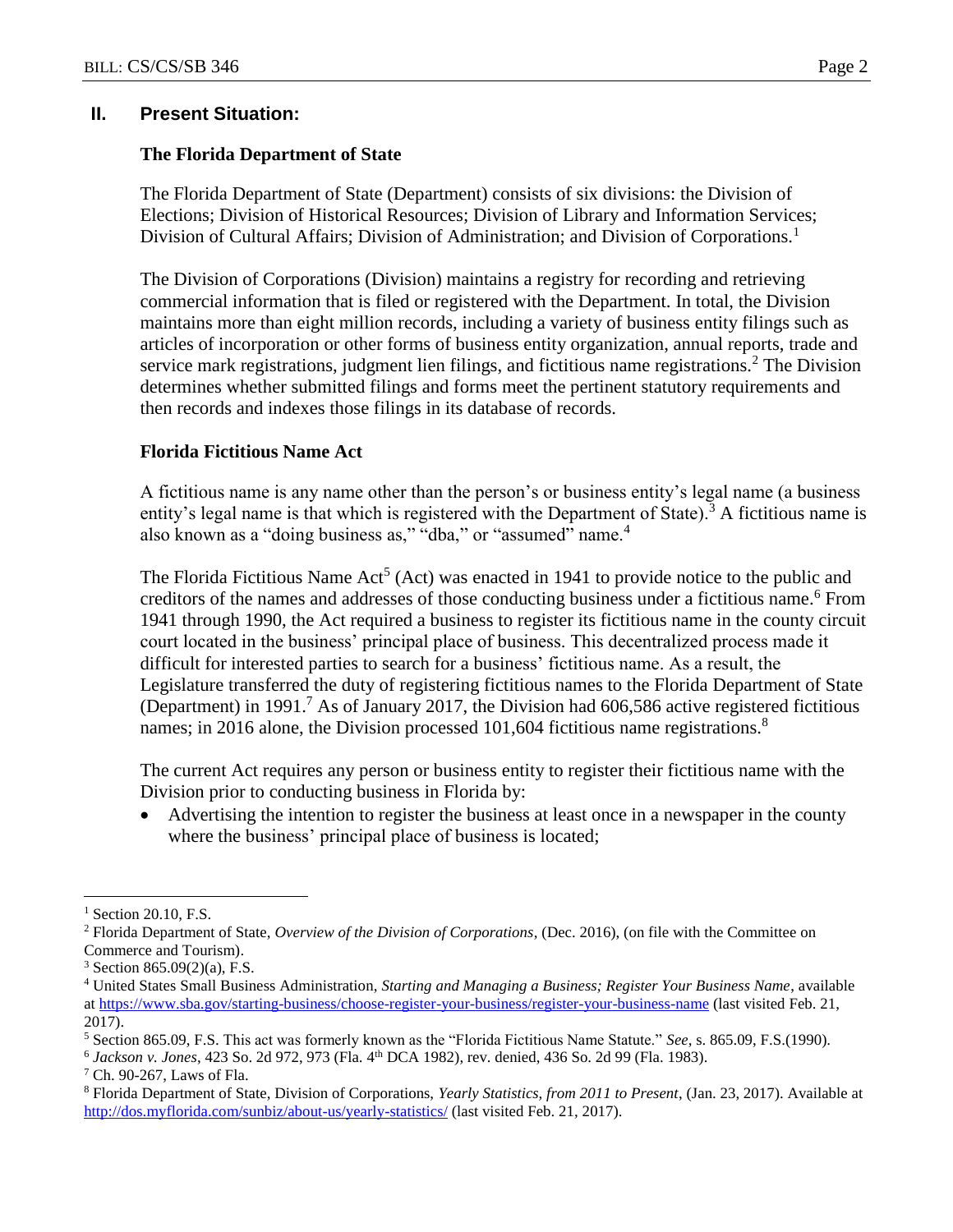- Filing a sworn statement with the Division that lists the name to be registered, the business' mailing address, the name and address of each business owner, and, if a corporation, its federal employer's identification number (FEIN) and Florida incorporation or registration number; and
- Paying a \$50 filing fee to the Division.<sup>9</sup>

A fictitious name registration is valid for five years, but expires on December 31 of the fifth year.<sup>10</sup> As a result, depending on when the business initially registers its fictitious name, it may not realize a full five-year registration term. Should a business operating under a fictitious name change ownership during this period, the current owner is obligated to file a cancellation and reregistration to notify of the new ownership within 30 days after the occurrence of such change.<sup>11</sup>

Businesses that fail to register a fictitious name under which they are doing business may not maintain any action, suit, or proceeding in any Florida court until they comply with the Act.<sup>12</sup> Additionally, any person who fails to comply with the Act commits a second-degree misdemeanor.<sup>13</sup> No business may register a fictitious name with the words "corporation," "incorporated," or any form thereof unless the business is actually incorporated.<sup>14</sup>

Certain businesses are exempt from registration under the Act,  $15$  including:

- Entities registered with the Department that also operate under their full, registered name;
- Any business formed by and operated under the name of an attorney licensed by the Florida Bar, for the purpose of practicing law; and
- Any person or business actively licensed by the Department of Business and Professional Regulation or the Department of Health for the purpose of practicing said licensed profession; the person or entity must conduct business under the name as licensed with the State.

## **The Rise of Non-Corporate Business Entities**

Non-corporate business entity structures have risen in popularity since the IRS clarified tax rules governing such entities in the 1990's and states adopted permitting legislation.<sup>16</sup> These structures include the limited liability company (LLC), limited liability partnership (LLP), and the limited liability limited partnership (LLLP). Businesses have begun to favor these alternate business

<sup>&</sup>lt;sup>9</sup> Section 865.09(3), F.S.

<sup>&</sup>lt;sup>10</sup> Section 865.09(5), F.S.

 $11$  Section 865.09(4), F.S.

 $12$  Section 865.09(9)(a), F.S.

<sup>13</sup> Section 965.09(9)(c), F.S.

<sup>&</sup>lt;sup>14</sup> Section 865.09(14), F.S.

<sup>15</sup> Section 865.09(7), F.S.

<sup>&</sup>lt;sup>16</sup> Stephen Bainbridge, *the Inexorable (?) Rise of the LLC* (June 9, 2010). Available at:

<http://www.professorbainbridge.com/professorbainbridgecom/2010/06/the-inexorable-rise-of-the-llc.html> (last visited Feb. 21, 2017). *See also*, Florida Department of State, Division of Corporations, *Yearly Statistics, from 2011 to Present*, (Jan. 23, 2017). Available at<http://dos.myflorida.com/sunbiz/about-us/yearly-statistics/> (last visited Feb. 21, 2017). The total number of domestic LLCs registered with the Division has risen from 145,780 in 2011 to 233,077 in 2016.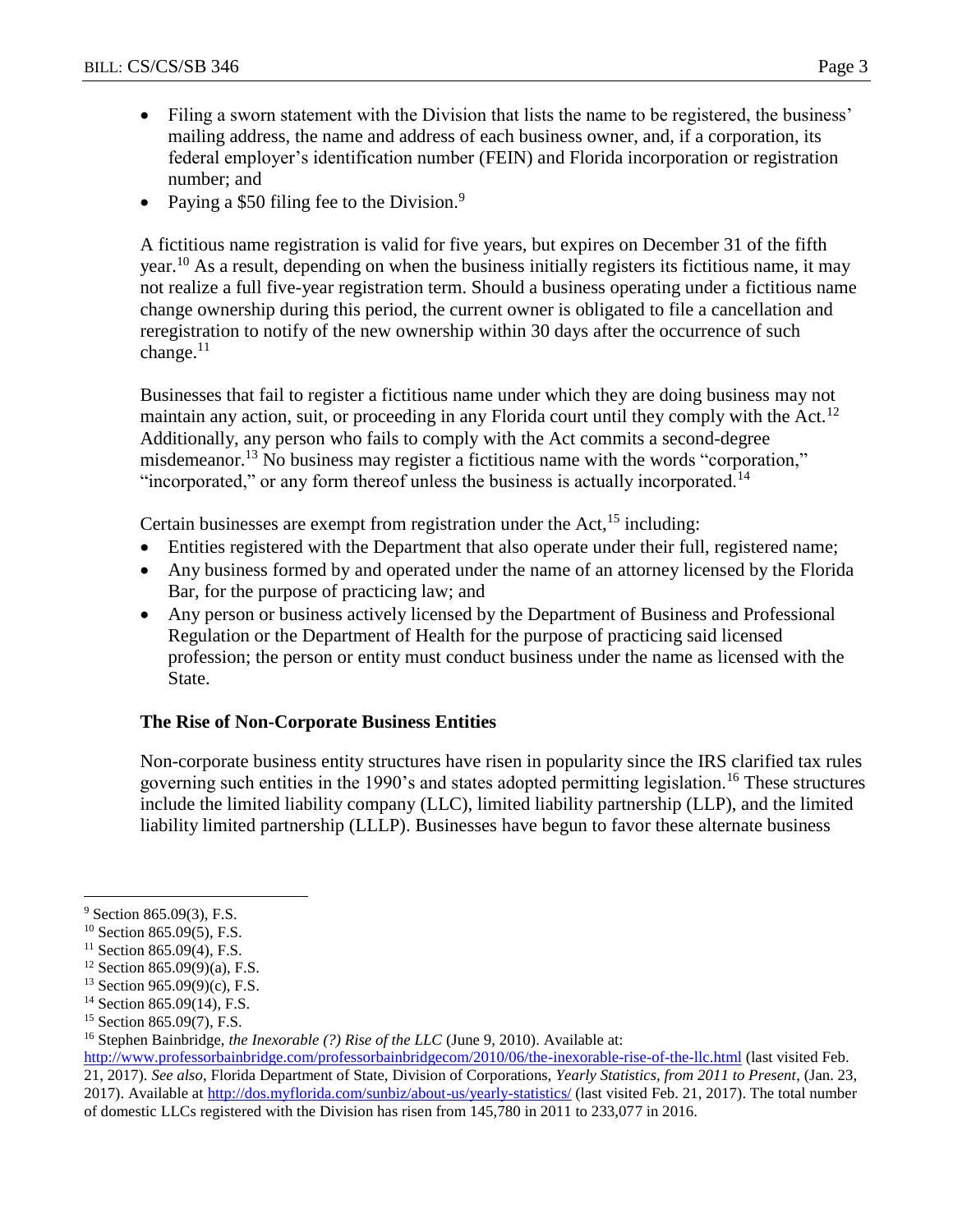structures because they provide flexibility for purposes of taxation, and protection of the partners' personal assets.<sup>17</sup>

An LLC is a hybrid business entity that provides its members with limited liability against the entity's debts and obligations, as a corporation does, but also provides its members with the flexibility to choose the federal income tax classification of the entity.<sup>18</sup> An LLC must file Articles of Incorporation with the Division to commence its legal existence.<sup>19</sup> A Professional Limited Liability Company ("PLLC" or "PL") is an LLC that is formed by licensed professionals for the specific purpose of practicing business in that licensed area.<sup>20</sup>

An LLP is a general partnership that limits the liability of each partner (but not the general partner) from liabilities of the other, and is taxed like a partnership.<sup>21</sup> A partnership that agrees to operate as an LLP must file a statement of qualification with the Division to be granted legal status as an LLP.<sup>22</sup>

An LLLP is a partnership that limits the liability of all of its partners, and instead places the duty of any obligations of the LLLP on the partnership itself. The LLLP is also taxed like a partnership.<sup>23</sup>

Some business entities choose to remain under the corporate form as a Professional Association ("PA" or "chartered" corporation). A PA consists of shareholders who are licensed to perform a licensed service, and who formed their business entity for the purpose of practicing said service.<sup>24</sup>

### **III. Effect of Proposed Changes:**

**Section 1** of the bill makes changes throughout Florida's Fictitious Name Act, s. 865.09, F.S., to incorporate clarifications and other recommendations made by the Division and the Business Law Section of the Florida Bar (Business Law Section).<sup>25</sup>

### **Defines "Registrant"**

The bill defines a "registrant" as a person who registers a fictitious name with the division. The bill adopts this term throughout the Act to standardize the language formerly used to refer to those who may register a fictitious name, including "applicant," "owner," and "person."

<sup>17</sup> Susan Pace Hamill, *The Story of LLCs: Combining the Best Features of a Flawed Business Tax Structure*. Available at: [https://www.law.ua.edu/misc/hamill/Chapter%2010--Business%20Tax%20Stories%20\(Foundation\).pdf](https://www.law.ua.edu/misc/hamill/Chapter%2010--Business%20Tax%20Stories%20(Foundation).pdf) (last visited Feb. 21, 2017).

<sup>18</sup> *Id*.

<sup>&</sup>lt;sup>19</sup> Section 605.0201, F.S.

 $20$  Section 621.03(3), F.S.

<sup>21</sup> Section 620.8306(3), F.S.; Gregory Yadley, Christina Nethero, *1-1 Florida Small Business Practice,* s. 1.3 (2013 edition).

<sup>22</sup> Section 620.9001, F.S.

<sup>23</sup> Gregory Yadley, Christina Nethero, *1-1 Florida Small Business Practice*, s. 1.3 (2013 edition).

<sup>&</sup>lt;sup>24</sup> Section 621.05, F.S.

<sup>25</sup> Stefan Rubin, Florida Bar Business Law Section, *Proposed Amendments to Florida Statute Section 865.09, Fictitious Name Act: Executive Summary*, (Oct., 2016) (Copy on file with the Committee on Commerce and Tourism).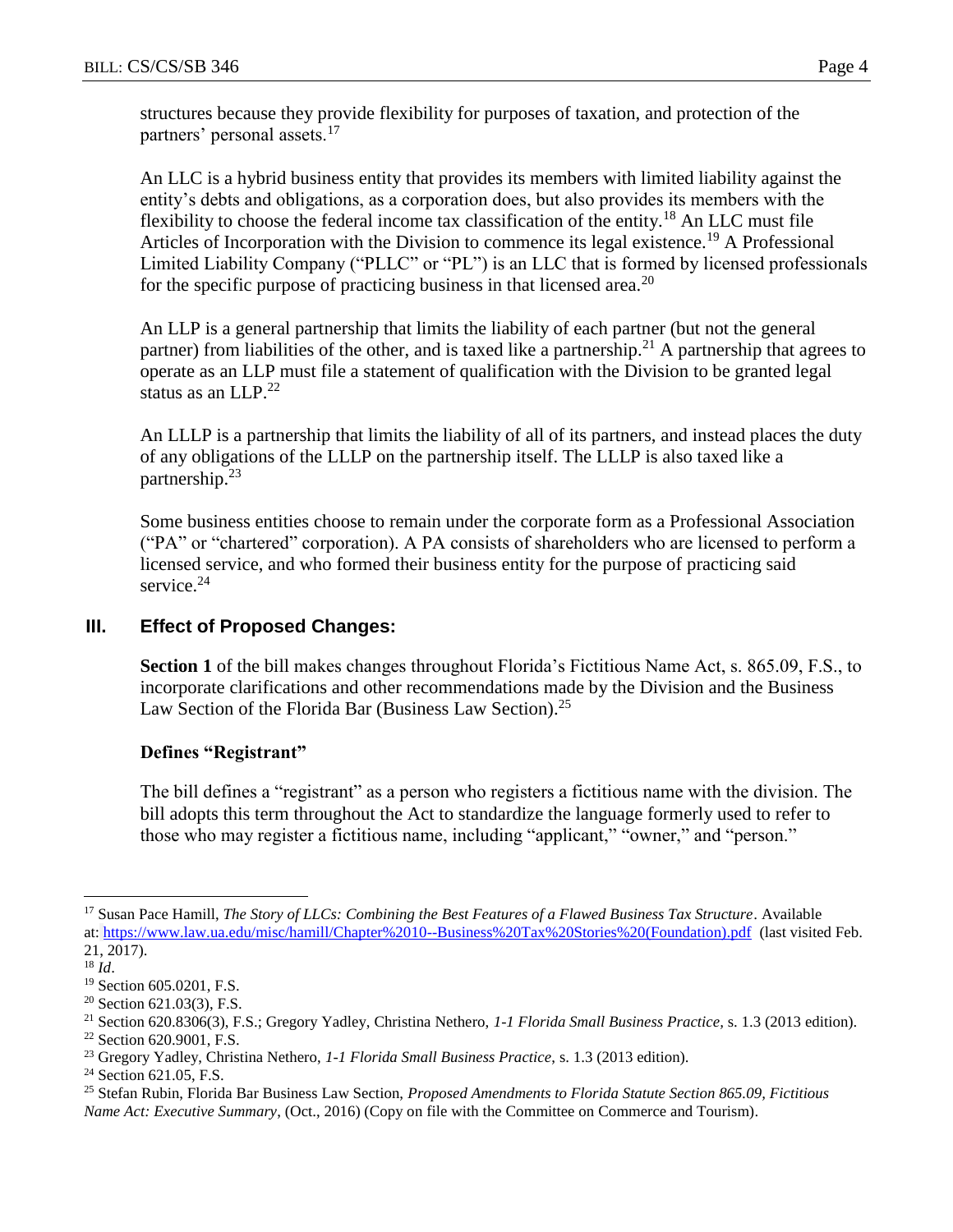The bill clarifies that the registrant of a general partnership that is not registered with the Division are the partners, not the partnership entity; however, the registrant of a general partnership that is registered and in active status with the Division is the partnership itself.

#### **Registration, Renewal, and Cancellation of a Fictitious Name**

The bill amends the registration process to require a "registration" rather than a "sworn statement." According to the Business Law Section, this amendment conforms the law to current practice, as the Division does not currently require submission of a sworn statement.<sup>26</sup>

The bill clarifies the term of initial registration to be a period of "up to five years," and that the first year of registration is the period from initial registration through December 31 of that year. The bill additionally requires the Division to notify registrants of fictitious names that their registered fictitious name is due to expire by September 1 of the fifth year.

The bill clarifies that business entity registrants, including foreign entities, must be in active status with the Division. The bill further requires business entity registrants to provide the Division with their Florida document number assigned by the Division and FEIN. This requirement does not apply to general partnerships that are not registered with the Division, but does apply to general partnerships that have chosen to register under the permissive registration statute. $27$ 

The bill amends the process to transfer ownership of a fictitious name. Under the bill, a current owner is only obligated to file a notice of cancellation with the Division; the new owner may file a reregistration in accordance with the Act at the same time of the cancellation. This conforms to the Division's use of one form for both the cancellation and reregistration of a fictitious name.<sup>28</sup> The bill changes the deadline for a registrant to timely file a renewal of a fictitious name registration and pay the processing fees from prior to December 31 to on or before December 31 of the year of the expiration.

#### **Non-Corporate Business Entities**

 $\overline{a}$ 

The bill generally replaces the term "corporation" with "business entity" to broaden application of the Act to not only corporate entities, but also LLC's, LLP's, LLLP's, and other business entities. For the same purpose, the bill expands the words prohibited from use in a fictitious name to include "Limited Partnership," "Limited Liability Limited Partnership," "Limited Liability Partnership," "Limited Liability Company," "Professional Associations," "Professional Limited Liability Companies," and any other forms thereof, in cases where the business entity is not legally registered or organized as such. The words "corporation" and "incorporated" are already prohibited if the business entity is not registered as a corporation.

<http://form.sunbiz.org/pdf/CR4E001.pdf> (last visited Feb. 21, 2017).

<sup>26</sup> Stefan Rubin, Florida Bar Business Law Section, *Proposed Amendments to Florida Statute Section 865.09, Fictitious Name Act: Executive Summary*, (Oct., 2016) (Copy on file with the Committee on Commerce and Tourism).

<sup>&</sup>lt;sup>27</sup> Section 620.8105, F.S. "A partnership may file a partnership registration statement with the Department of State..." <sup>28</sup> *See*, Florida Department of State, *Application for Registration of Fictitious Name*. Available at: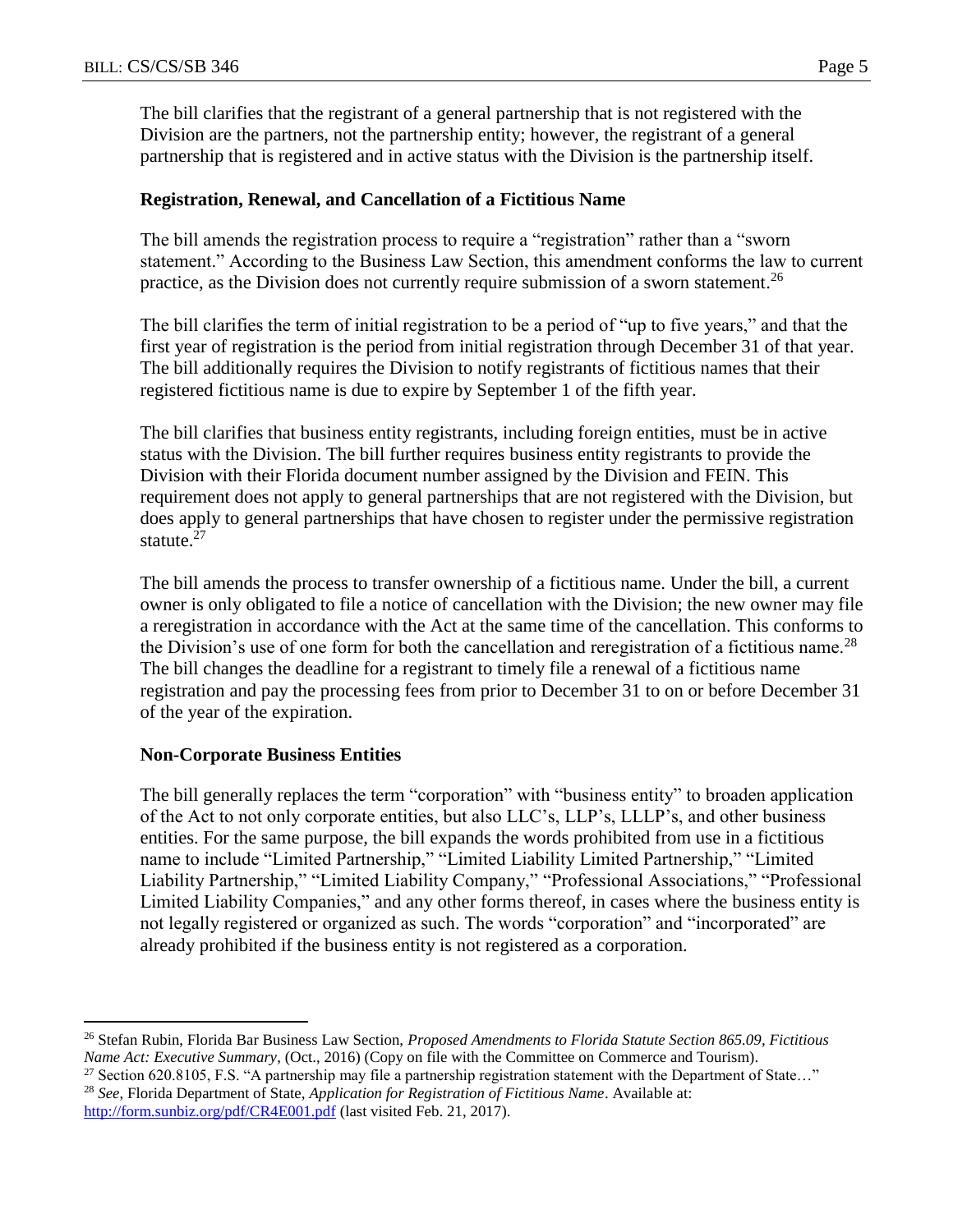Under the bill, a fictitious name may not be renewed if it is prohibited under the Act at the time of its renewal.

#### **Penalties**

The bill reduces the penalty for failure to comply with the Act from a second-degree misdemeanor to a noncriminal violation, which is punishable only by a fine, forfeiture, or other civil penalty.<sup>29</sup>

**Section 2** provides an effective date of July 1, 2017.

### **IV. Constitutional Issues:**

A. Municipality/County Mandates Restrictions:

None.

B. Public Records/Open Meetings Issues:

None.

C. Trust Funds Restrictions:

None.

#### **V. Fiscal Impact Statement:**

A. Tax/Fee Issues:

None.

B. Private Sector Impact:

None.

C. Government Sector Impact:

The Department foresees a minimal impact required to make necessary changes to the Division's Sunbiz online filing system to prevent the use of prohibited terms in fictitious names. 30

#### **VI. Technical Deficiencies:**

None.

<sup>29</sup> Section 775.08, F.S. Noncriminal violations do not constitute a crime.

<sup>30</sup> Department of State, *Senate Bill 346 Agency Analysis* (Feb. 6, 2017). On file with the Committee on Commerce and Tourism.